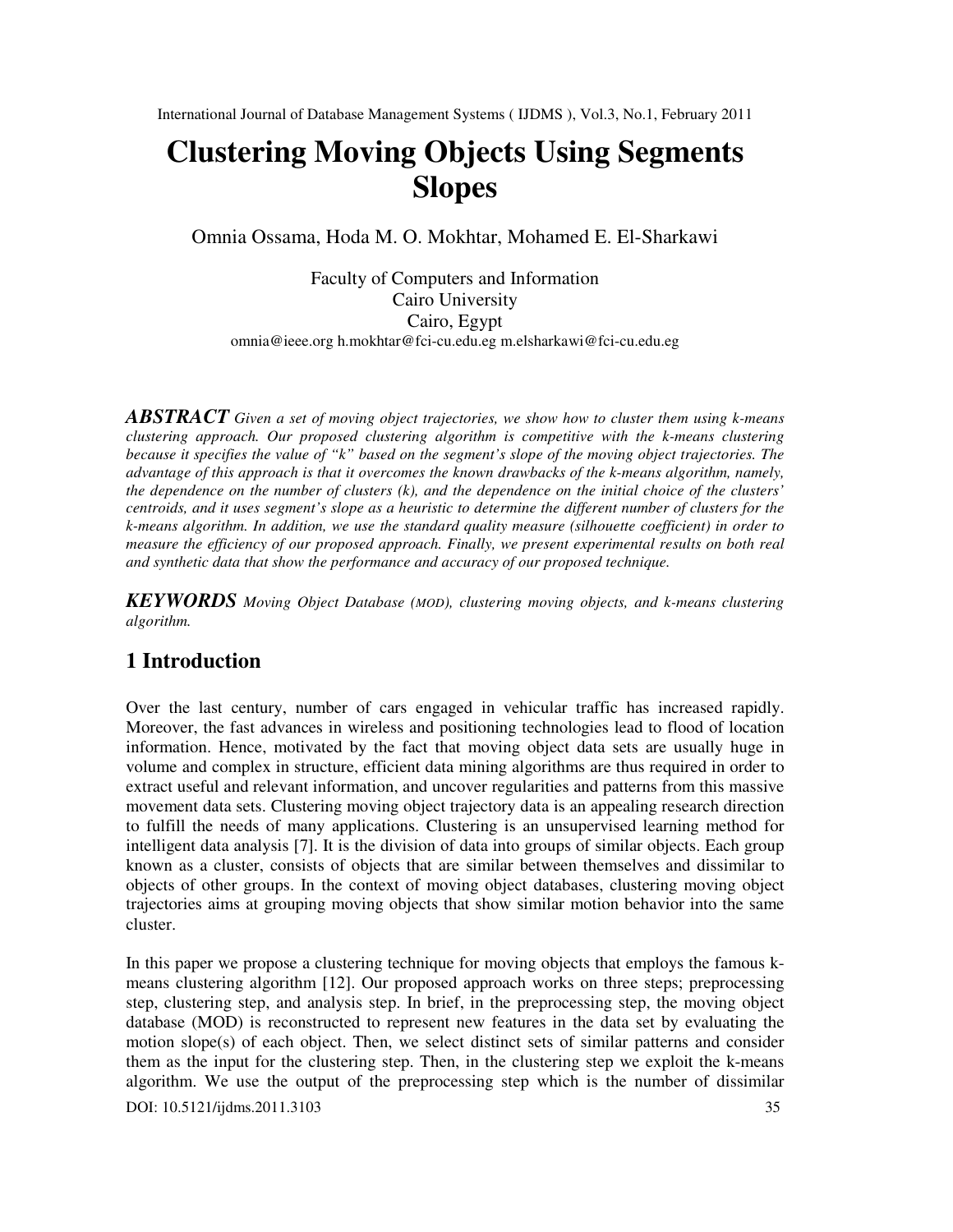movement patterns to be the number of clusters for the k-means algorithm. In addition, inspired by the effect of initial centroid choice on the clustering quality and its impact in creating dead clusters (i.e. empty clusters); we evaluate initial centroids based on trajectories' dissimilarities. We initialize each of the k clusters by a virtual segment; its coordinates is the average position of all segments of trajectories that belong to this cluster (pattern), and its slope is the slope of the majority of the segments in the cluster. Finally, in the analysis step we measure the quality of the resulting clustering, so we use the silhouette coefficient [9]. The silhouette coefficient is a measure for the clustering quality that is rather independent of the number of clusters k. Unfortunately, computing the silhouette coefficient for one cluster takes quadratic time, which is not feasible for large datasets. Nevertheless, we adjusted the silhouette coefficient calculation to be computed in acceptable running time. Clustering moving objects is motivated by several real application needs, including Highway Capacity Manual (HCM) 2010 project [1] that aims to enhance the guidance in the Highway Capacity; this project focuses on concepts, guidelines, and computational procedures for computing the capacity and quality of service of various highway facilities, including freeways, highways, traffic simulation, and analysis. The user can order this system and check free routes or ask for suggestions for alternative routes to reach certain destination. Moreover, thousands of animal movement data are available but there are no tools to save or compare these. Some new real applications provide some facilitates and long-term comparisons of these data, for example it can address the effects of global climate change and human-caused landscape changes onanimal migration or animal movement.

The rest of the paper is structured as follows: Section2 presents a literature survey of key related work. Section 3 defines the problem and presents our technical definitions. Section 4 presents our proposed clustering algorithm. Section 5 shows our experimental results. Finally, section 6 concludes the paper and proposes directions for future work.

## **2 RelatedWork**

There has been considerable research in the area of mining spatial and spatio-temporal data [17, 10, 5, 13, 3, 18]. Clustering analysis has become an attractive research area and many successful approaches have been proposed. The generic definition of clustering is usually redefined depending on the type of data to be clustered and the clustering objective. Authors in [3] proposed a technique to seed the initial centers for k-means. Their idea is based on the intuition of spreading the k initial cluster centers away from each other, the first cluster center is chosen uniformly at random from the data points that are being clustered, after which each subsequent cluster center is chosen from the remaining data points with probability proportional to its distance squared to the point's closest cluster center. There is another clustering algorithms based on regression mixture model. Authors in [6], use the Expectation Maximization algorithm (EMalgorithm) [14] to determine the cluster memberships. Another interesting approach that detects periodic patterns is proposed in [13]. In this paper, the authors assumed that the trajectories are given as a sequence of spatial regions, for example ABC would denote that the trajectory that started at region A and then moved to region C via region B. Using this model data mining tools and basically association rule mining was used. In [15] the authors proposed a clustering technique that is based on the spatial quadrants visited by the trajectory's segments. In the paper the authors assign an orientation value for each segment in the trajectory (i.e. north, south, east, west, north-east, northwest, south-east, south-west), then based on this assignment segments are clustered using k-means technique. Our proposed approach is similar to the approach proposed in [15] however our technique uses a more rigid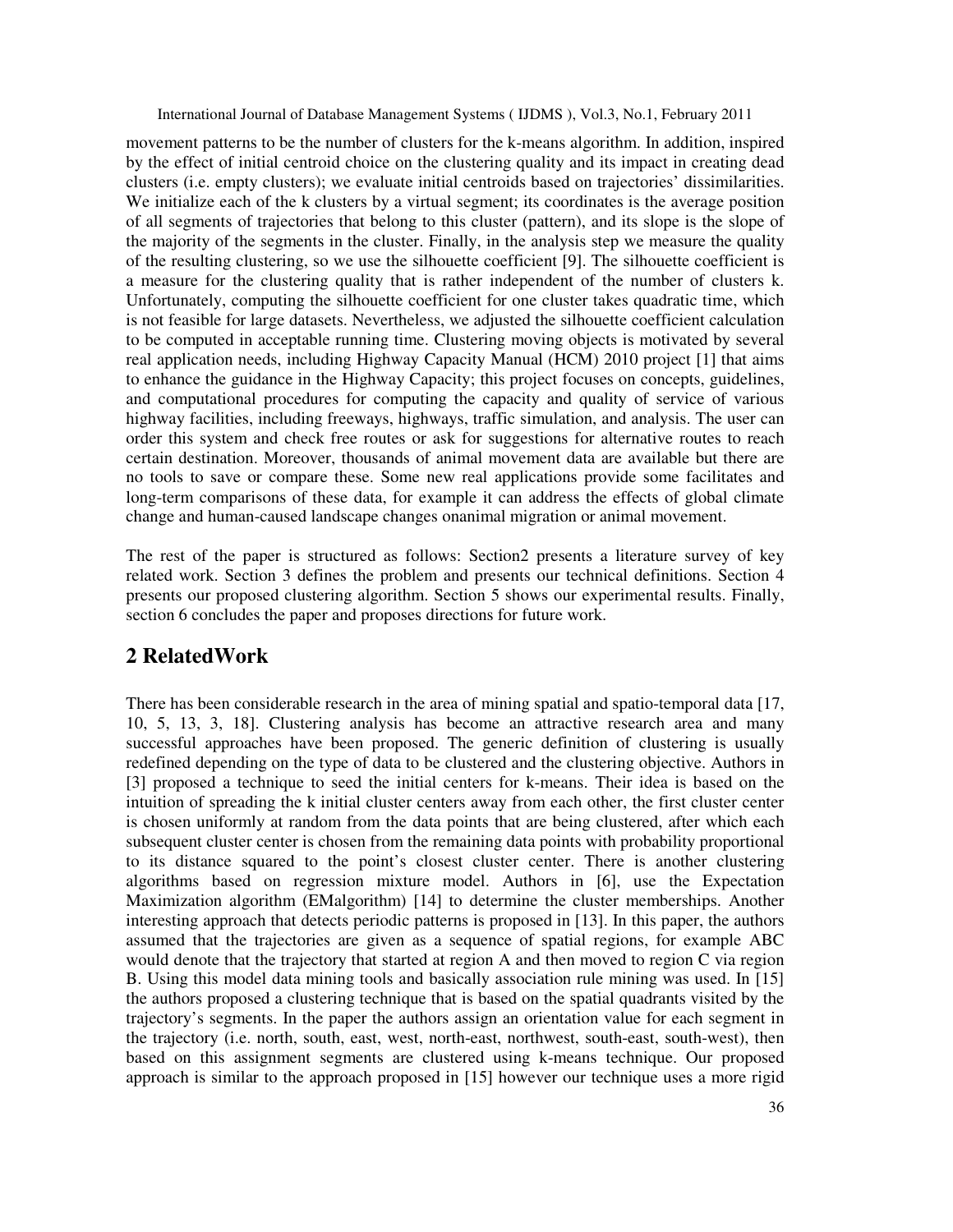measure namely, the segment slope value, rather than using just the direction. Using the exact slope angle provides better accuracy for determining the initial number of clusters, as well as better clustering results. In general, huge potential of analyzing movement in spatio-temporal data has recently attracted the interest of many researchers.

## **3 Problem Definition**

In this paper we focus on clustering moving objects trajectories. The aim of this work is to present an efficient moving object trajectory clustering algorithm along with constructing an efficient mechanism for computing the optimal number of clusters for the k-means clustering algorithm and properly initializing clusters' centroids. We measure trajectory similarity using two filters to ensure the accuracy and quality of resulting clusters. The first filter sorts the segments of different trajectories among clusters based on segments' slope; we represent the slope of segment by its angular measure. The second filter refines the cluster members through applying the Euclidean distance [8] to measure the deviation between each new cluster member candidate and the current cluster centroid. If the deviation (distance measure) exceeds certain threshold then a new cluster with same segment is generated.

 A trajectory of a moving object is typically modeled as a sequence of consecutive locations in a multidimensional Euclidean space (usually 2-dimensional space with time treated as a third dimension). In other words, a trajectory is piece wise linear function of time. The main characteristic in our model is that we focus on an important feature of a trajectory, namely, the slope of each trajectory segment. We define a segments' slope using segment angular value Ө. Ө is a value between [0; 360], so each segment belongs to one of the following four quadrants: Q1[0; 90[; Q2]90; 180[; Q3]180; 270[; Q4]270; 360] as modeled in Figure 1. For simplicity we assume each segment passes through a single quadrant so we calculate the quadrant value once for each segment. A segment angular measure  $\Theta$  is measured as below:

$$
\theta = \arctan \frac{\delta y}{\delta x} \times \frac{180}{\Pi} \tag{1}
$$



Figure 1: Angle Domain.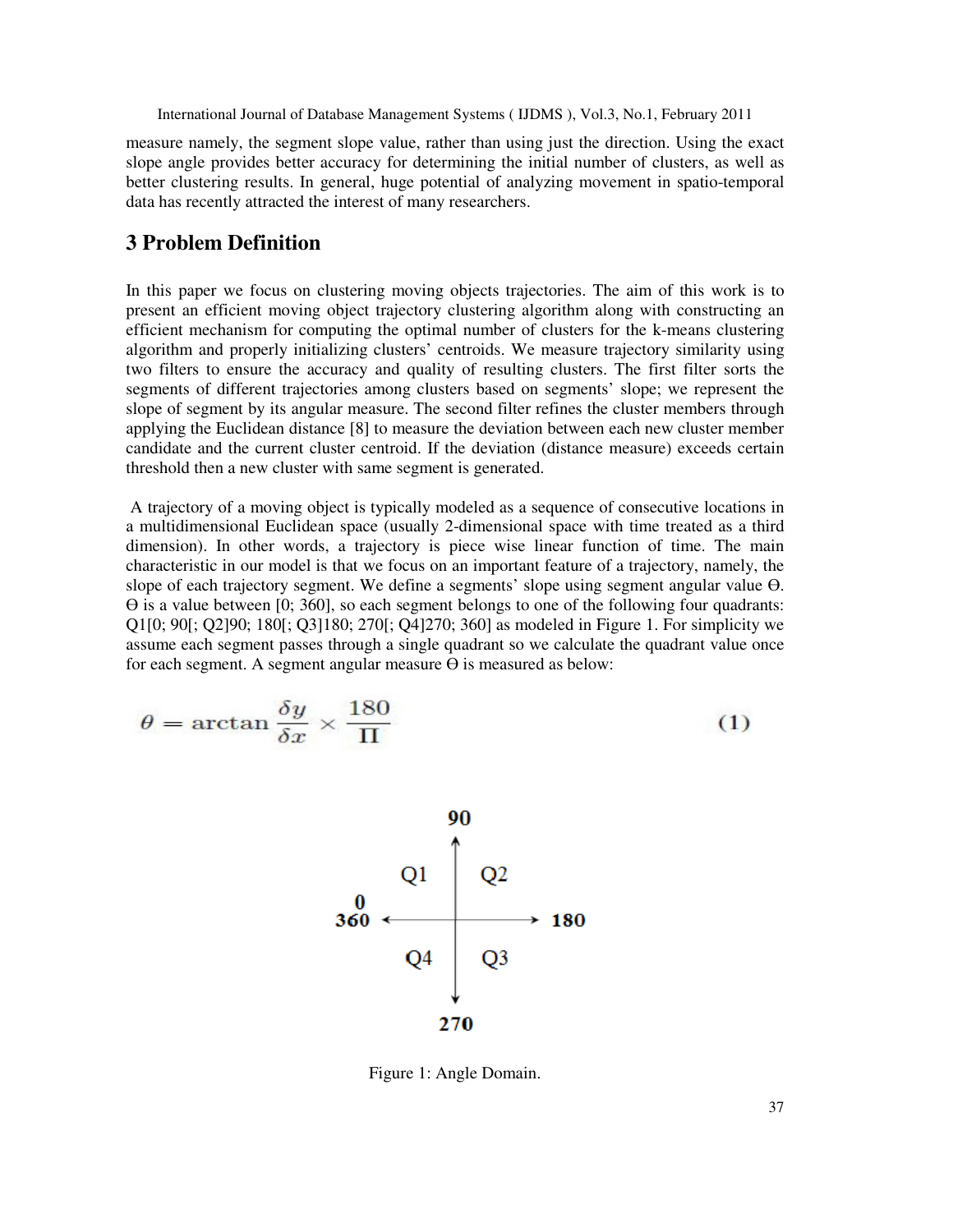## **Definition:**

A *motion* is a pair  $(A, B)$  that represents the linear function  $At + B$ , where t is a time instant. A *segment* is an association of a motion and a valid time interval represented as a triple  $(A, B, V)$ , where  $(A, B)$  are the motion parameters, and V is a valid time interval over the temporal domain T such that  $\forall t, t \in T$ .

## **Definition:**

A trajectory segment is a continuous, directed line segment represented by the triple  $((x_i, y_i, t_i), (x_j, y_j, t_j), \theta_{ij})$ , where  $(x_i, y_i, t_i)$  and  $(x_j, y_j, t_j)$  are the start and end positions respectively for the segment  $s_{ij}$  at time instances  $t_i$  and  $t_j$ , such that  $i \leq j$ , and  $\theta_{ij}$  is the angular value (slope)  $\theta$  of segment  $s_{ij}$ .

## Definition:

A trajectory is a finite sequence of segments. A trajectory  $\tau$  of length n is represented by the ordered list  $(s_1, \dots, s_n)$ , where *n* is the number of segments in  $\tau$ . Although such segments could be different in length, we assume that segments of different trajectories that are within the same time interval should have the same length.

## **Definition:**

Given 2 segments  $s_1, s_2$  with angular measures  $\theta_1, \theta_2$  resp. the angular similarity between  $s_1$  and  $s_2$  is expressed as:  $\theta_1 = \theta_2 \pm \delta$ , where  $\delta$  is a given angular allowance deviation value.

Having a model for moving object trajectories, in the following discussion we elaborate our notion of clustering moving object trajectories. As known clustering is simply a grouping of similar entities. In this paper we refer to a cluster as a set of similar trajectory segments such that in-cluster segments are both spatially close to each other according to a distance measure and share the same movement pattern (in terms of slope). To create clusters, simply a trajectory is partitioned into its composing segments, then clustering is applied over those segments. Thus, a single trajectory can belong to multiple clusters based on its segments' clusters. Having cluster members to be trajectory segments, the cluster centroid is consequently a segment as well.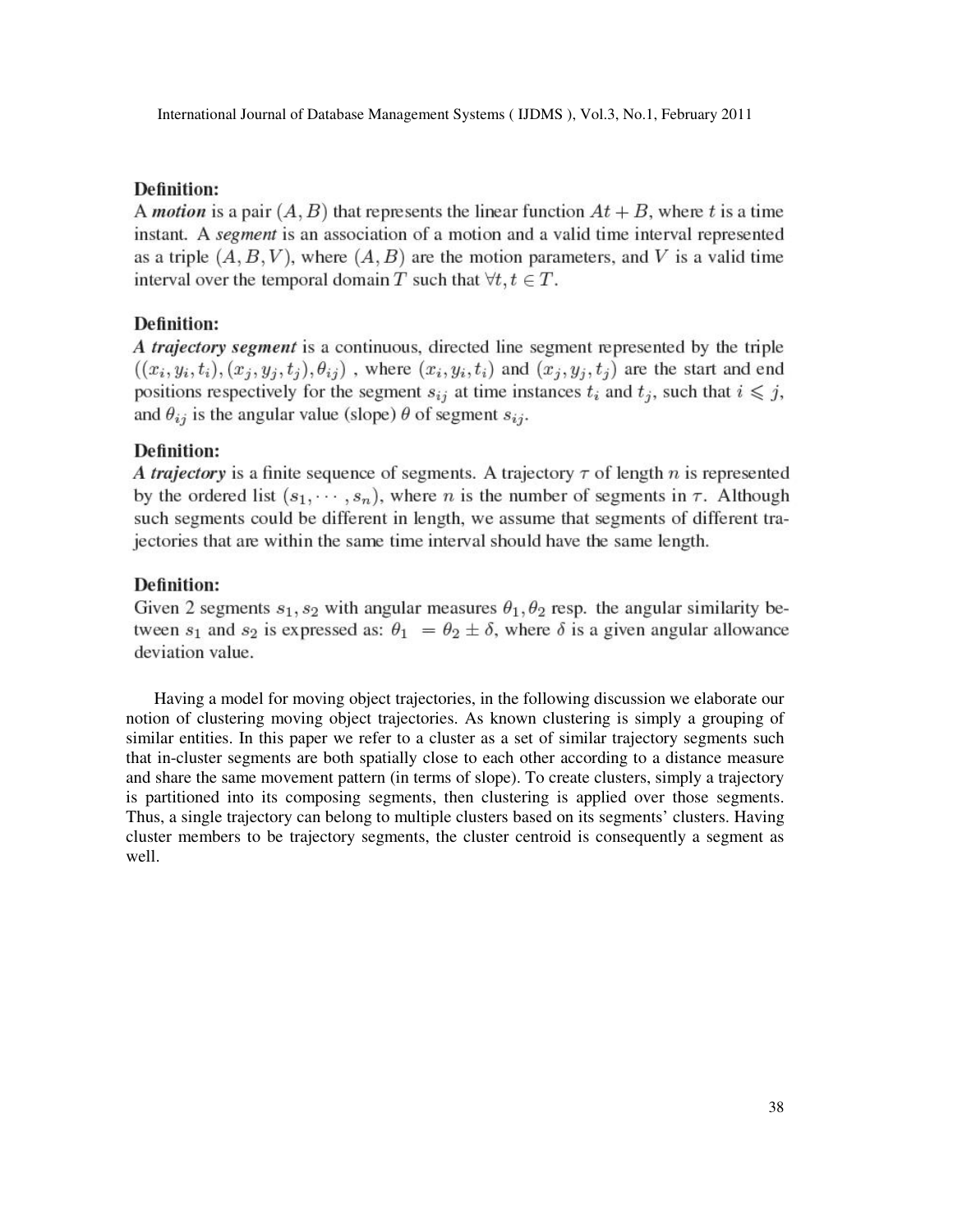#### **Definition:**

Given a cluster C with centroid (i.e. segment)  $c = ((x_{ci}, y_{ci}, t_{ci}), (x_{cj}, y_{cj}, t_{cj}), \theta_c)$ , and a trajectory segment  $s = ((x_{si}, y_{si}, t_{si}), (x_{sj}, y_{sj}, t_{sj}), \theta_s)$ , where  $\theta_c$  and  $\theta_s$  are the centroid and segment angle value respectively. The similarity distance between  $c$ and s is defined by sum of the Euclidean distance and the difference between  $\theta_c$  and  $\theta_s$ as shown below.

 $D(c, s) = EuclideanDistance(c, s) + AngleDistance(s.\theta, c.\theta)$ 

where

Euclidean Distance(c,s) =  $\frac{\int_t (d(x_c t + y_c, x_s t + y_s))}{t} dt$ <br>where  $(d(x_c t + y_c, x_s t + y_s))$  is the Euclidean distance between line segments c and s.

$$
d((x_c, y_c), (x_s, y_s)) = \sqrt{(x_c - x_s)^2 + (y_c - y_s)^2}
$$
 (2)

is the Euclidean distance between  $c$ ,  $s$  at each time instant  $t$ .

And AngleDistance(s,  $\theta$ , c,  $\theta$ )=|c, $\theta$  – s,  $\theta$ | as we consider both distances in order to define similarity between two segments.

The remainder of the paper presents the proposed framework that employs the kmeansclustering algorithm to group similar trajectory segments. Our goal is to present a novel approach to enhance trajectory clustering using the k-means algorithm through optimally choosing the initial number of clusters.

## **4 Proposed Clustering Algorithm**

Clustering is a key data mining task that aims to partition a given set of objects into groups (classes or clusters) such that objects within a cluster would have high degree of similarity to each other and low similarity to objects in other clusters [16]. In this paper, we propose a framework for clustering moving object trajectories. The proposed approach is based on the widely used k-means clustering algorithm. As the k-means algorithm seeks to minimize the average squared distance between points in the same cluster, our technique also seeks to group trajectories featuring similar motion pattern. However, in our technique we aim to overcome a major drawback of the k-means algorithm namely the assumption that number of clusters and initial clusters' centroids are given. This assumption is a crucial input for the k-means algorithm that affects both the algorithm performance and accuracy. Besides, proper cluster initialization is a major step to avoid the occurrence of dead centroids. Dead centroid problem is usually a consequence of poor cluster initialization that results in empty clusters being generated. To overcome the above problems we use a heuristic to choose the number of clusters. The heuristic employed is based on the different motion patterns of the trajectories' segments in the data set. Next, we initialize each cluster with a virtual trajectory segment that we generate such that its slope is the average of the cluster's segments slope, and its spatial position is the average of the cluster's segments. The proposed approach is composed of 3 steps; Preprocessing; clustering and analysis that we discuss in more details in the remainder of this section.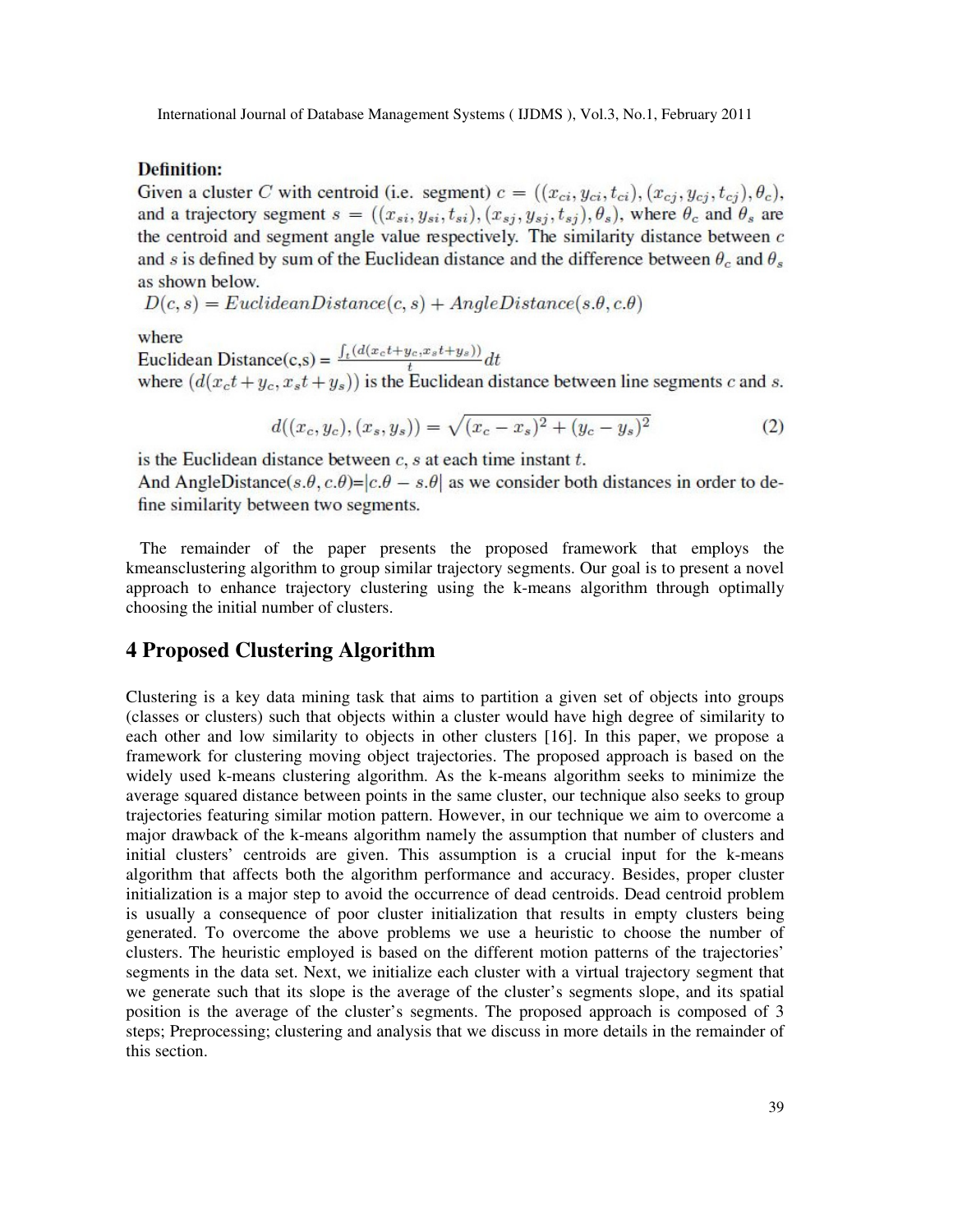1. **Preprocessing Step**: This phase is basically a pre-processing phase that is performed on the whole data set to discover the different motions patterns appearing in the data set and thus initializing a corresponding number of clusters. The moving object database (MOD) is thus rearranged. More specifically, the angle of each segment in MOD is evaluated. In this phase we first decompose each trajectory in the moving object database (MOD) into its constituting segments, and represent the trajectory as an ordered list of those segments. Next, we compute the angle of each segment using Equation 1. The output of this step is a list of pairs associating each segment to its slope angle.

After computing the angle value of each segment; we count the number of distinct values of segments' slope in terms of segments' angle traveled by the trajectory data set. We use this number as a heuristic initialization for the number of clusters in our algorithm. Algorithm 1 shows how to measure distinct dissimilar angles value with a deviation tolerance value \_\_ that we specify based on the distribution in the dataset. In our proposed algorithm, two angles are considered similar, if they have an absolute deviation of degrees or less within the same quadrant.

Algorithm 1: Angle\_Similarity  $(S_1, \theta, S_2, \theta, \delta)$ 

**Input:**  $S_1$ ,  $\theta$ ,  $S_2$ ,  $\theta$  are angles of two segments  $S_1$  and  $S_2$ ,  $\delta$ : Allowable tolerance **Output:** status: if  $S_1$  and  $S_2$  are similar or dissimilar  $status='Dissimilar':$  $distance = \infty$ if  $(S_1.Quadrant = S_2.Quadrant)$  then if  $((S_1 \theta = S_2 \theta + \delta)$  or  $(S_1 \theta = S_2 \theta - \delta)$  then  $status='Similar':$ distance=  $|S_1 \theta - S_2 \theta|$ end else status='Dissimlar'; distance=  $|S_1 \theta - S_2 \theta|$ end return distance, status;

Figure 2: Angle Similarity Algorithm.

2. Clustering Step (k-means): Here, k-means clustering method is exploited. Having an initial number of clusters from the previous step, we now apply another similarity measure to refine our cluster members. This step will thus increase the accuracy obtained from our algorithm. In this refinement stage we start adding segments to corresponding clusters based on the segment's angle value  $\Theta$ . We construct a cluster centroid as a virtual segment with the same spatial orientation as the cluster orientation, and spatial position being the average of the cluster members so far. As we insert new segments to cluster we perform 2 steps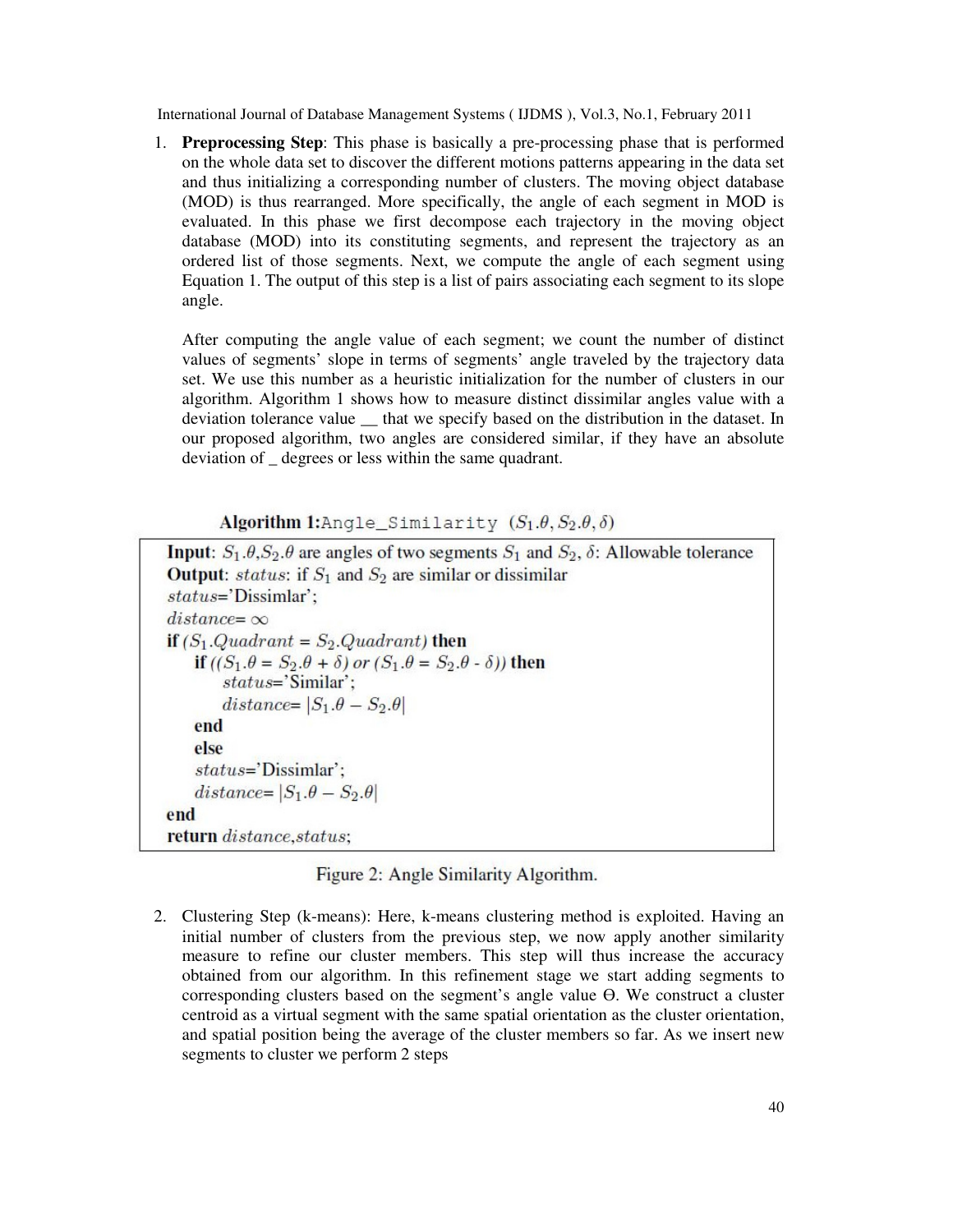- a) Compute the Euclidean distance between the cluster centroid and the new segment, and the difference between the two segments' angles using Algorithm1. Based on the resulting value the segment is either inserted into the cluster, or is tested against other existing clusters, or generates a new cluster with the new segment as the initial centroid.
- b) The centroid of the cluster to which the segment is inserted is recalculated to take the new segment position into account. The new centroid is thus a virtual segment with same orientation as other segments in the cluster, and its position is the average of the spatial positions of the remaining cluster members. The details of the algorithms developed in this phase are illustrated in Figure 3 and Figure 4.

The details of the algorithms developed in this phase are illustrated in Figure 3 and Figure 4.

| <b>Input:</b> S: List of segments in MOD, C Initialized k cluster centroids, $\delta$ : Given |
|-----------------------------------------------------------------------------------------------|
| threshold                                                                                     |
| <b>Output:</b> $C_{List}$ : List of Clusters                                                  |
| foreach ( $s \in S$ ) do                                                                      |
| foreach ( $c \in C$ ) do                                                                      |
| TempDist=AngleDistance(s. $\theta$ , c. $\theta$ ) + EuclideanDistance(s, c);                 |
| end                                                                                           |
| MinDistance=Min[TempDist].centroid;                                                           |
| ClosestCentroid=Min[TempDist].centroid;                                                       |
| <b>if</b> $(MinDistance \leq \delta)$ then                                                    |
| $Cluster=C[ClosestCentroid];$                                                                 |
| $C_{List} = \text{Update-Centroid}(Cluster, s);$                                              |
| end                                                                                           |
| else                                                                                          |
| $Cluster_{New}.centroid = s;$                                                                 |
| $C.\text{Add}(Cluster_{New}.centroid)$ ;                                                      |
| end                                                                                           |
| end                                                                                           |
| <b>return</b> $C_{List}$ ;                                                                    |

Algorithm 2:Seqment  $k$ -Means $(S, C)$ 

Figure 3: Clustering Phase.

3. **Analysis Step:** In this final step we analyze the accuracy of the resulting clustering. We employ the silhouette coefficient [9] as a measure for the clustering quality in order to measure the clustering quality independent from the features used for clustering and the number of clusters. To evaluate the quality of a clustering we compute the average silhouette coefficient of all segments in each cluster. The silhouette coefficient of a segment  $s_i$  is computed as follows: First, we compute the average distance of  $s_i$  to the segments in the same cluster, let  $a_i$  denote this distance. Then, for each cluster C that does not contain  $s_i$  we compute the average distance from  $s_i$  to all segments in C. Let  $b_i$ denotes the minimum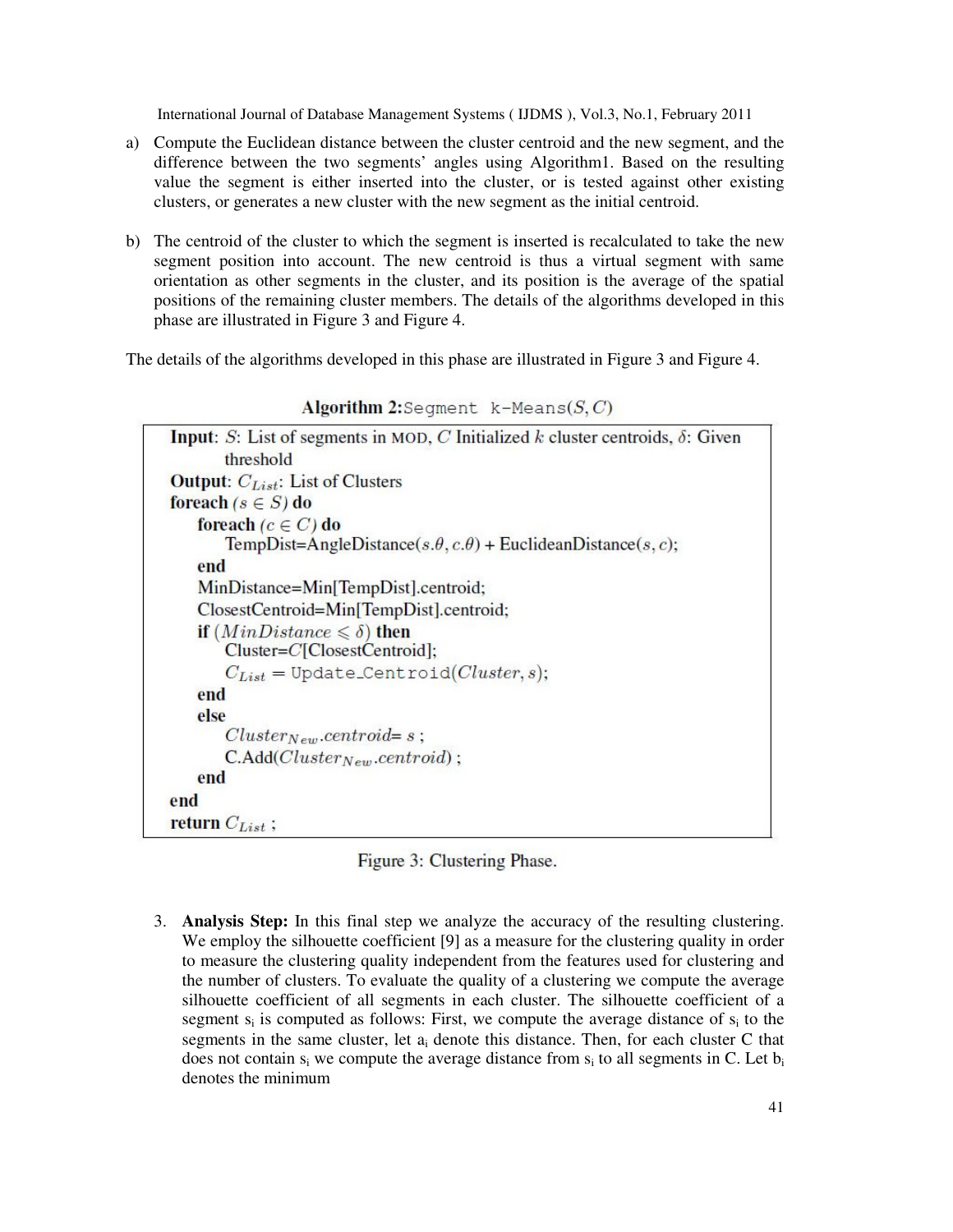Procedure: Update\_Centroid(C, NewSeg)

Input: C: is the selected cluster,  $NewSeq$ : new segment to be inserted in C **Output:** C: Updated Cluster  $C_{.}$ Insert( $NewSeq$ );  $C$ .centroid.x= $Avg(c. All Segments.x);$  $C$ .centroid.y= $Avg(c. All Segments.y)$ ;  $C. centroid.\theta = NewSeq.\theta;$ return  $C$ ;

Figure 4: Updating Centroid Procedure.

average distance to these clusters. Then the silhouette coefficient of  $s_i$  is defined as:

$$
Silhouette Coefficient = \frac{(b_i - a_i)}{max(a_i, b_i)}
$$

Although the silhouette coefficient provides a reliable quality measure, unfortunately calculating the silhouette coefficient takes quadratic clustering time. Thus, we adjusted the silhouette coefficient calculation to be done in acceptable running time by evaluating silhouette coefficient based on the distance to cluster centroid instead of all segments in cluster. This simplification in the computation is still acceptable as the cluster centroid is a segment the we generated to represent the average of all other segments in the cluster. Hence, the segment to centroid distance is a fair representative for the distance between the segment and other clusters' members.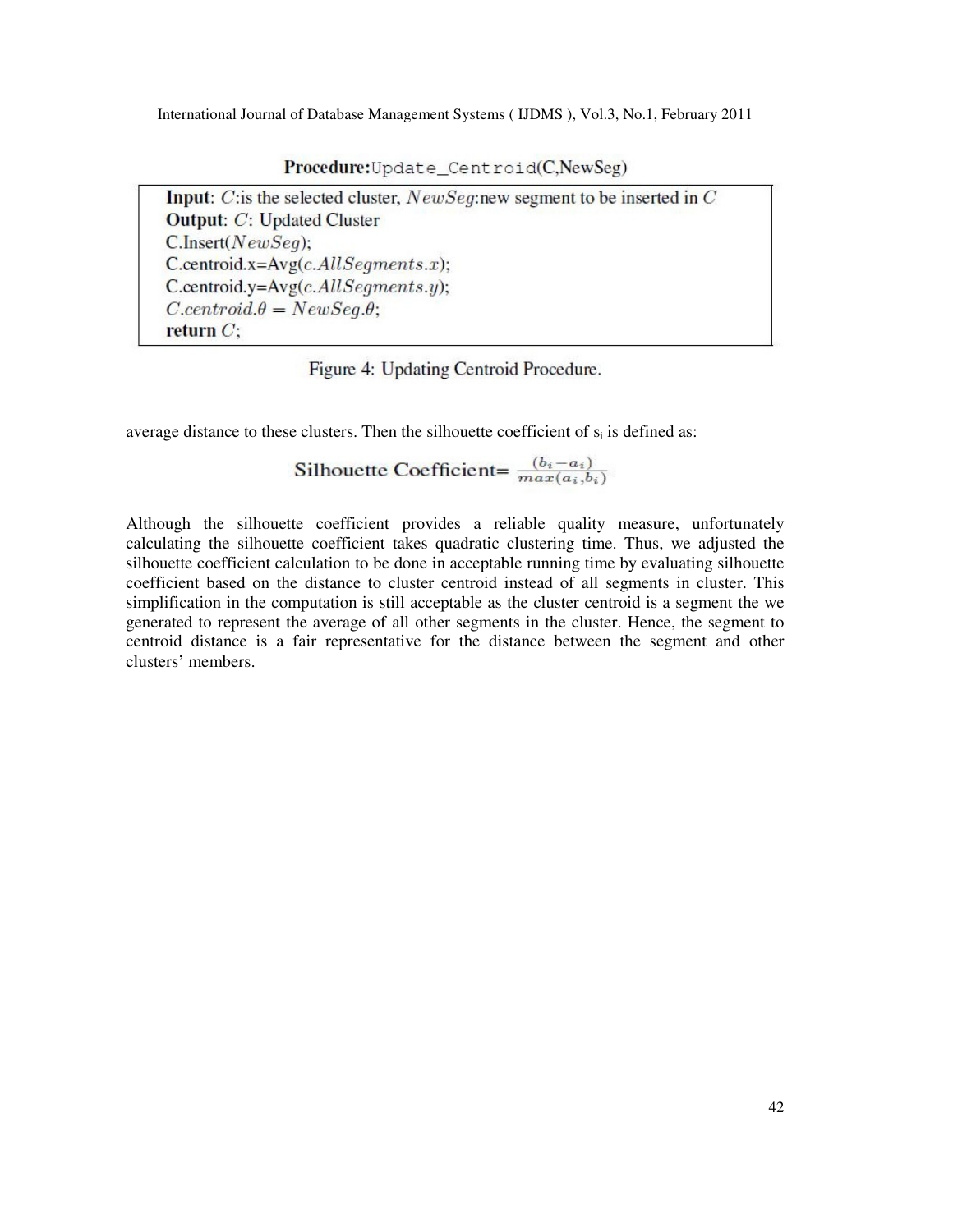## **Definition: Silhouette Coefficient:**

Let  $C = (C_1, C_2, \ldots, C_m)$  describe the segment k-means clustering results. The distance of segment  $s_i \in C_j$  is the minimum Euclidean distance between  $s_i$  and centroid of  $C_i$ .

$$
Dist(s_i, C_j) = Min(Euclidean Distance(s_i, C_j.centroid))
$$

And the distance of segment  $s_i$  to other clusters  $C_m$  is the minimum of Euclidean distance to all other clusters that do not contain  $s_i$ .

$$
Dist(s_i, C_m) = Min(Euclidean Distance(s_i, C_m.centroid))
$$

Then.

$$
Silhouette(s_i) = \frac{Dist(s_i, C_j) - Dist(s_i, C_m)}{Max(Dist(s_i, C_j), Dist(s_i, C_m))}.
$$

The value of the silhouette coefficient of a segment varies between -1 and +1.

A value near -1 indicates that the segment is clustered badly. A value near +1 indicates that the segment is well-clustered. Using the simplified computation procedure, the time for computing the silhouette coefficient is tremendously reduced.

## **5 Experimental Evaluation**

In this section we proceed to present results of empirical studies of the proposed approaches. We first introduce the experimental settings and study the properties of the proposed approaches. Then we examine both the performance and accuracy of the proposed algorithm. We conducted our experiments on both real and synthetic data sets. We used a real data set [2] that represents the movement of 1100 moving object in London during a one month period (July 2007) with a 10 sec sampling rate. However, since the data set is relatively small (1100 trajectories and 94098 segments) we conducted our performance experiments using synthetic data set generated by the Brinkoff generator that is commonly used for generating realistic moving objects [4]. Using the generator, we simulated two dimensional trajectories of vehicles on the road network in the city of San Francisco. We measure the performance in terms of query processing time, and since all test datasets fit into memory, no index structure is being considered. All experiments are conducted on a 2:0 GHz with 4 Gbyte of main memory.

In the first experiment; using a data set of 100000 trajectory we evaluate the effect of varying the value of deviation between similar segments' angels (to match segments' slope) across clustering running time. We changed the angular tolerance from 5 to 15 degrees. The increase in the deviation lead to a decrease in the number of clusters (k) because it allows more objects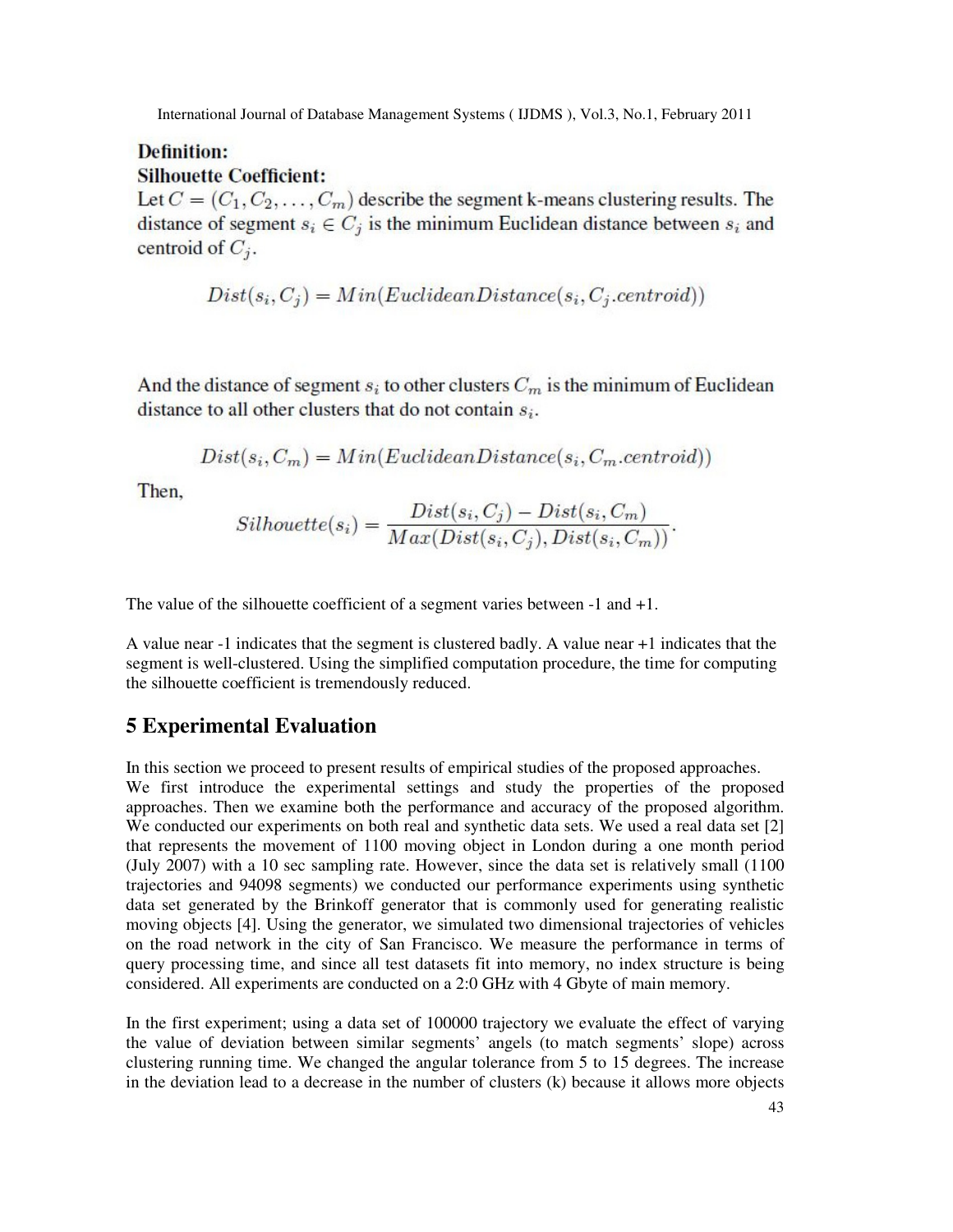to be grouped together. Consequently it takes lower running time as shown in Figure 5 because of updating virtual centroid to consider new candidates takes lower time than searching for new centroid by checking all cluster's segments. The second experiment studies the effect of changing the angular tolerance (which controls the number of generated clusters k) on the number of dead centroids. The goal of this experiment is to measure the quality of resulting clusters from our segment k-means approach using silhouette coefficient and ensure that our approach for choosing k and the initial centroids overcomes the problem of dead centroid. Figure 6 shows that our proposed clustering algorithm (segment k-means) creates zero dead centroid in both synthetic and real data set with different values of k in contrast with k-means that randomly initialize centroids, it creates empty clusters. Finally, segment k-means shows positive silhouette values and does not create empty clusters due to the proper initialization of centroids and properly choosing k based on data set properties (number of dissimilar patterns) as shown in Figure 7, however the k-means algorithm shows negative values for the silhouette coefficient due to the random initialization of k.

Finally, to prove the advantage of our segment k-means algorithm, we compare the running time of our algorithm against the micro-clustering k-means algorithm [11]. In [11] the authors developed a small experiment of 3000 moving points or micro-clusters. Thus, we prepared a small dataset of 40 trajectory with 3000 segments from MOD in order to have the same parameters. Figure 8 shows how the segment k-means outper-



Figure 5: Angular tolerance vs. Running time.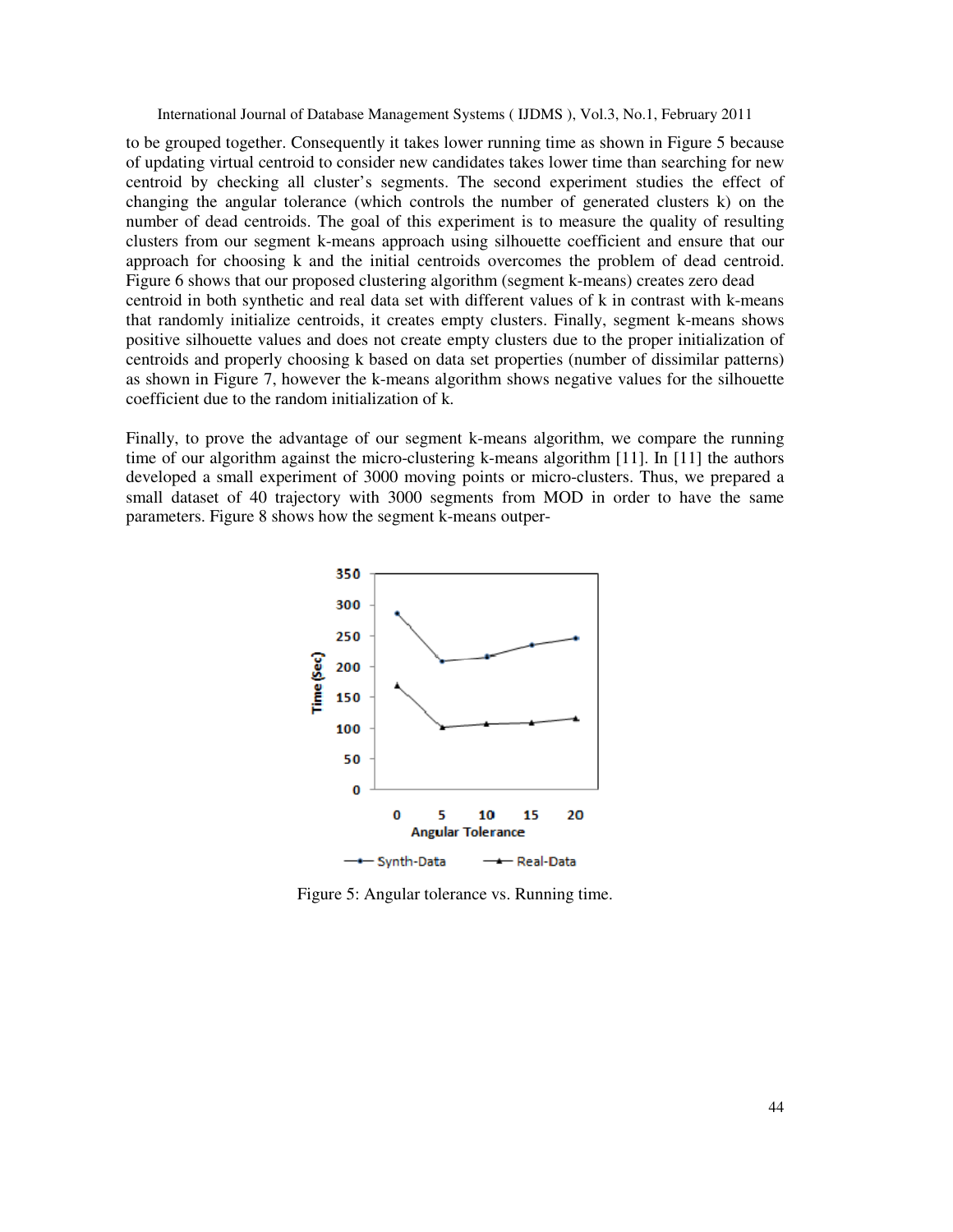| No. of       | Segment k-means |                                      |                                   | k-means |                                      |                          |
|--------------|-----------------|--------------------------------------|-----------------------------------|---------|--------------------------------------|--------------------------|
| Trajectories | k               | Average<br>Silhouette<br>Coefficient | No. of<br>Dead<br><b>Clusters</b> | k       | Average<br>Silhouette<br>Coefficient | No. of Dead<br>Centroids |
| 10000        | 25              | 0.3                                  |                                   | 50      | 0.2                                  | 6                        |
| 20000        | 39              | 0.4                                  | 0                                 | 100     | 0.1                                  | g                        |
| 30000        | 57              | 0.35                                 |                                   | 150     | $-0.28$                              | 17                       |
| 40000        | 130             | 0.7                                  |                                   | 200     | 0.35                                 | 10                       |
| 50000        | 158             | 0.6                                  | 0                                 | 250     | $-0.25$                              | 23                       |

Figure 6: Accuracy of segment k-means vs. k-means.

| k | Silhouette Value |
|---|------------------|
|   | 0.39             |
|   | 0.36             |
|   | 0.55             |
|   | 0.72             |

Figure 7: Average silhouette coefficient of segment k-means algorithm



Figure 8: Run time comparison.

forms the micro-clustering algorithm for this dataset due to the use of virtual segment as a representative for cluster's members which saves time on each iteration. Next, we varied the number of moving points; the effect of this change is illustrated in Figure 8.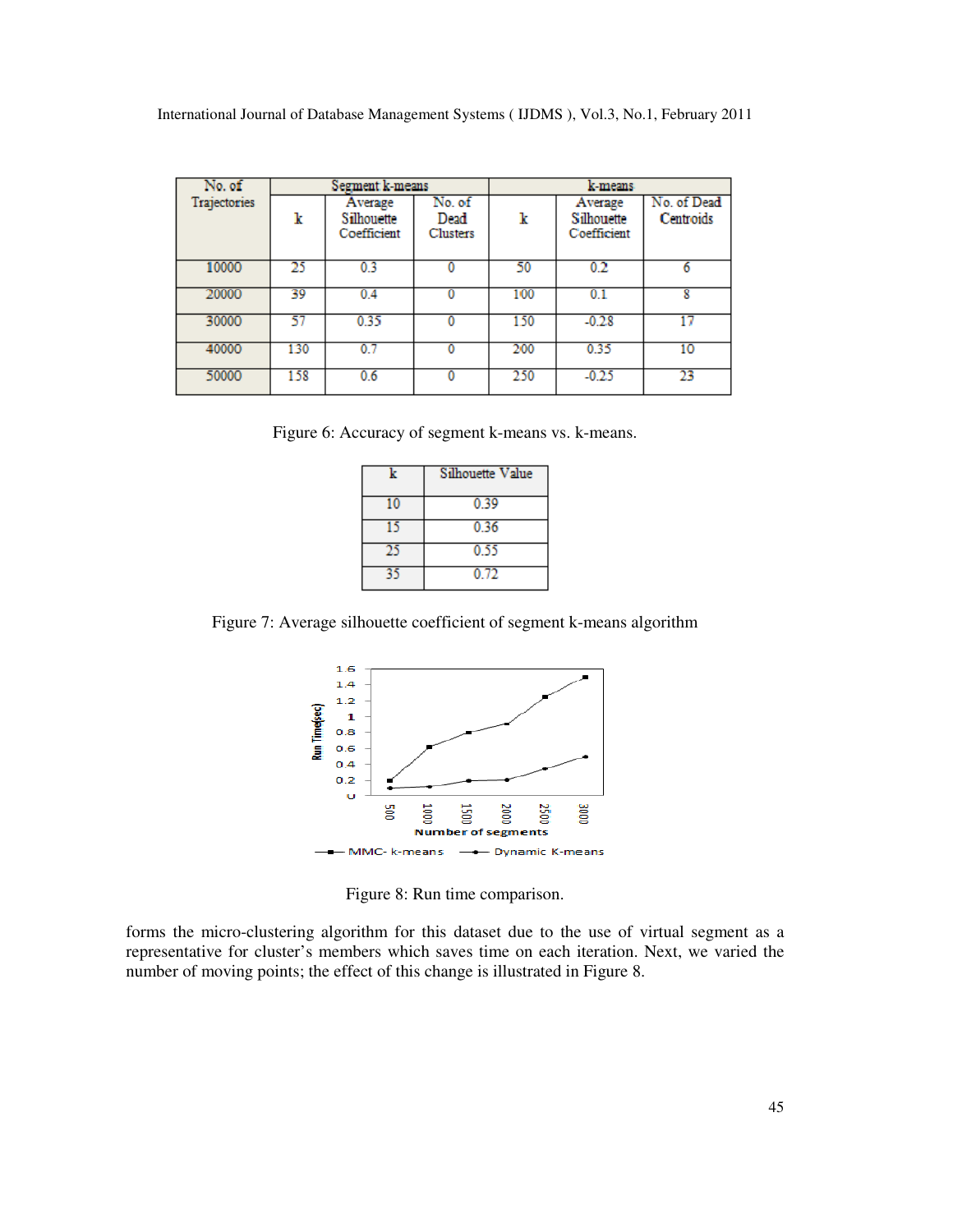# **6 Conclusions and Future Work**

In this paper we propose a pattern-based clustering algorithm that adapts the k-means algorithm for trajectory data. Segment k-means approach overcomes the known drawbacks of the kmeans algorithm, namely, the dependence on the number of clusters (k), and the dependence on the initial choice of the clusters' centroids. Moreover, our approach guarantees creating high accurate clusters. We measured accuracy of our approaches using silhouette coefficient. For future work, we believe that further improvements in the heuristic that we use to compute k and the similarity distance which have been used for clustering are still applicable. In addition to comparison with other trajectory clustering algorithms. Besides, research on clustering moving objects is still an open direction.

# References

[1] http://trc.ce.ufl.edu, July 2010.

[2] http://www.ecourier.co.uk, June 2010.

[3] David Arthur and Sergei Vassilvitskii. k-means++: the advantages of careful seeding. In SODA '07: Proceedings of the eighteenth annual ACM-SIAM sym- posium on Discrete algorithms, pages 1027–1035, Philadelphia, PA, USA, 2007. Society for Industrial and Applied Mathematics.

[4] T. Brinkhoff. Generating traffic data. IEEE Computer Society Technical Committee on Data Engineering, pages 19–25, 2003.

[5] Zhouyu Fu, Weiming Hu, and Tieniu Tan. Similarity based vehicle trajectory clustering and anomaly detection. In IEEE International Conference on Image Processing, 2005. ICIP 2005., volume 2, pages II–602–5, Sept. 2005.

[6] Scott Gaffney and Padhraic Smyth. Trajectory clustering with mixtures of regression models. In KDD '99: Proceedings of the fifth ACM SIGKDD international conference on Knowledge discovery and data mining, pages 63–72, New York, NY, USA, 1999. ACM.

[7] Jiawei Han and Micheline Kamber. Data Mining: Concepts and Techniques. Morgan Kaufmann, 1st edition, September 2000.

[8] J. Juan-chico, M. J. Bellido, A. J. Acosta, and A. Barriga. Efficient similarity search in sequence databases. In Foundations of Data Organization and Algorithms, pages 69–84. Springer, 1993.

[9] L. Kaufman and P Rousseeuw, editors. Finding Groups in Data: An Introduction to Cluster Analysis. Wiley, New York, 1990.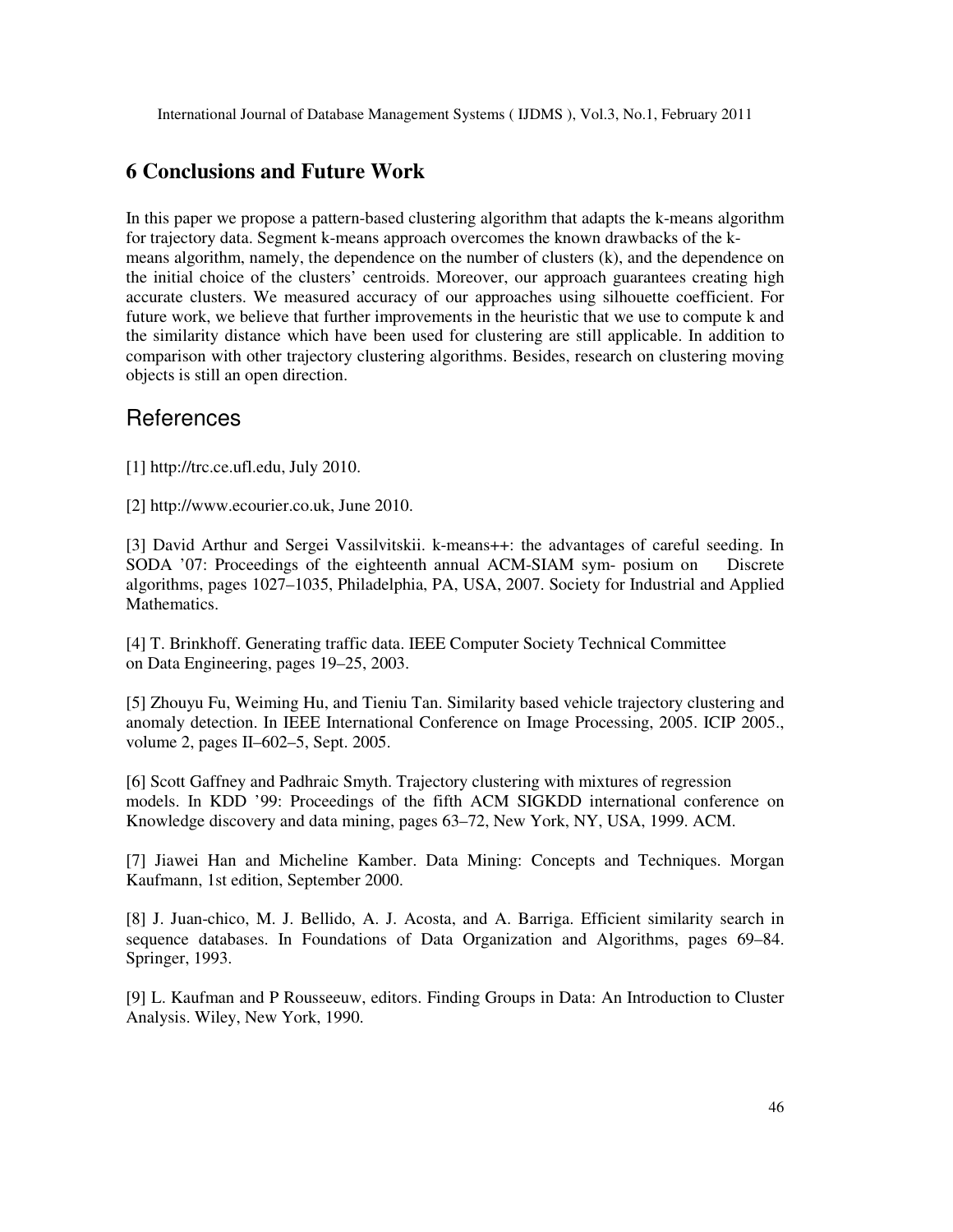[10] Krzysztof Koperski, Junas Adhikary, and Jiawei Han. Spatial data mining: Progress and challenges. In SIGMOD Workshop on Research Issues on Data Mining and Knowledge Discovery(DMKD), pages 1–10, 1996.

[11] Yifan Li, Jiawei Han, and Jiong Yang. Clustering moving objects. In KDD '04: Proceedings of the tenth ACM SIGKDD international conference on Knowledge discovery and data mining, pages 617–622, New York, NY, USA, 2004. ACM.

[12] J. B. Macqueen. Some methods of classification and analysis of multivariate observations. Proceedings of the Fifth Berkeley Symposium on Mathematical Statistics and Probability, pages 281–297, 1967.

[13] Nikos Mamoulis, Huiping Cao, George Kollios, Marios Hadjieleftheriou, Yufei Tao, and DavidW. Cheung. Mining, indexing, and querying historical spatiotemporal data. In KDD '04: Proceedings of the tenth ACM SIGKDD international conference on Knowledge discovery and data mining, pages 236–245, New York, NY, USA, 2004. ACM.

[14] G.J. McLachlan and T. Krishnan. The EM algorithm and extensions. In Applied Probability and Statistics Section, 1997.

[15] Omnia Ossama, Hoda M. O. Mokhtar, and Mohamed E. El-Sharkawi. An extended k-means technique for clustering moving object trajectories. Egyptian Informatics Journal, Accepted for Publication, 2011.

[16] Gabriela Serban Sofia Moldovan. Aspect mining using a vectorspace model based clustering approach. In AOSD '06: Aspect-Oriented Software Development Conference, Bonn, Germany, 2006.

[17] Animesh Tripathy and Prashanta Kumar Patra. An intelligent approach for mining frequent spatial objects in geographic information system. International Journal of Database Management Systems ( IJDMS ), 2(4), 2010.

[18] Man Lung Yiu and Nikos Mamoulis. Clustering objects on a spatial network. In SIGMOD '04: Proceedings of the 2004 ACM SIGMOD international conference on Management of data, pages 443–454, New York, NY, USA, 2004. ACM.

## **7 Authors**

**Omnia Ossama** is currently working as a Developer Support Engineer at Microsoft Regional Developer Support Center, Egypt. Omnia is enrolled in a master program on Data Mining at Cairo University, Faculty of Computers and Information. Thesis title "Mining Moving Objects Databases". She received her BSc in 2007 from the Information System Dept., Faculty of Computers and Information - Cairo University.